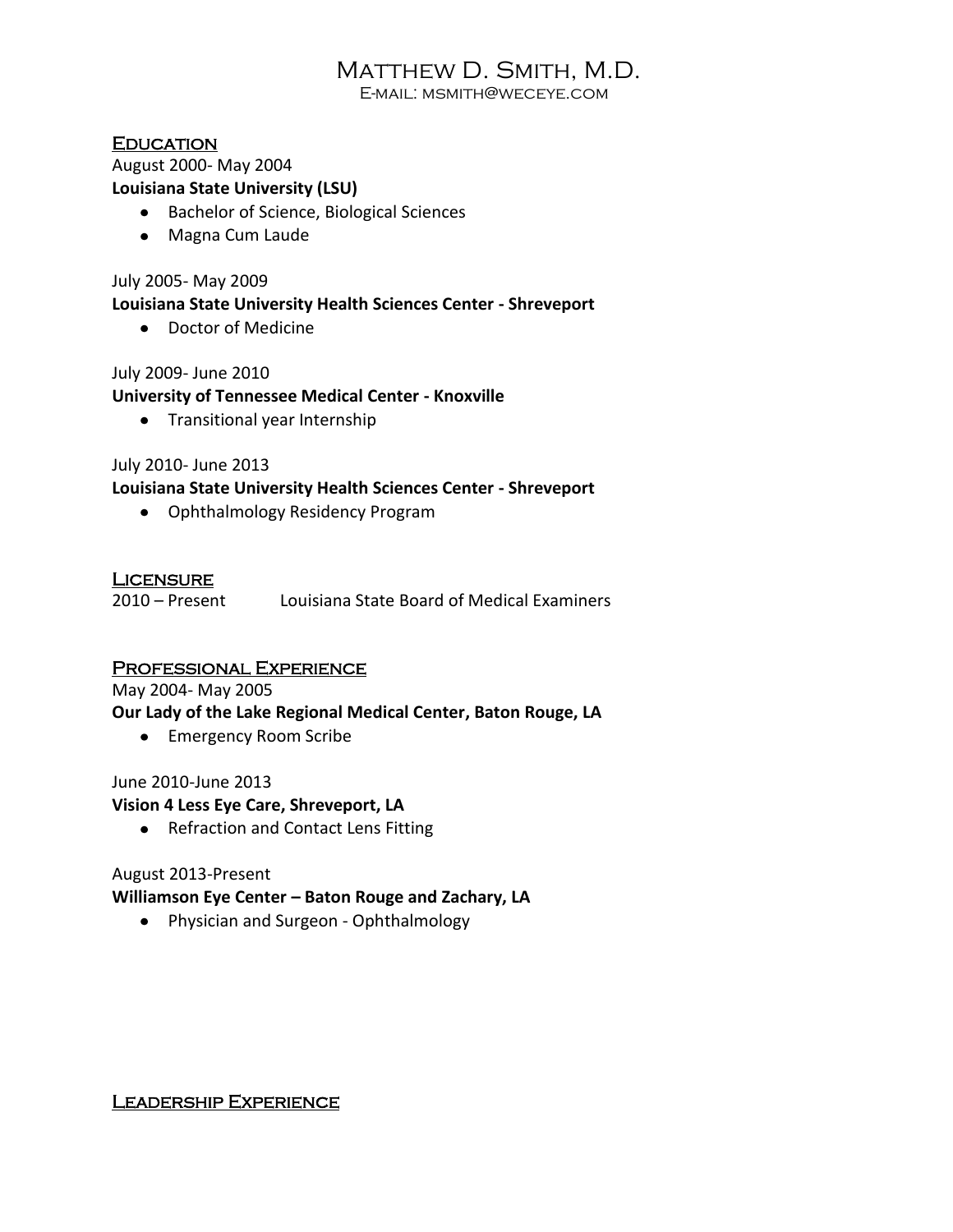- Nov. 1995 Eagle Scout Project : Missionaries of Charity, Baton Rouge, LA
- 2000-2009 USA Hockey: Ice Hockey Referee Adult/ Children
- 2002-2005 Baton Rouge United Hockey Association, Executive Board: Head of Officiating
- 2006-2009 St. Joseph's Catholic Church: Eucharistic Minister
- 2010-2013 Medical Student Instructor: Pre-Clinical Ophthalmology Lectures
- 2010-2013 Medical Student Mentor: Clinical Ophthalmology Rotation

### Volunteer Experience

2006-2009

### **Louisiana State University Health Sciences Center**

• Bone and Organ Procurement Volunteer

### 2007-2009

### **Louisiana State University Health Sciences Center Eye Clinic**

Medical Student Volunteer

### 2007-2009

### **Asian Pacific American Medical Student Association, LSUHSC-Shreveport**

Annual Jade Campaign: Hepatitis B Awareness Project

# 2010- 2013

# **"Pool of Siloam" Glaucoma Screening Program, Shreveport, LA**

Monthly Physician Volunteer

### 2013- Present

### **Project Purr/Cat Haven Animal Rescue Volunteer, Baton Rouge, LA**

- Fostering and Adopting out Cats and Kittens rescued from the Baton Rouge City Pound
- CatHaven.org

### **RESEARCH**

### August 2000- May 2005

### **Louisiana State University Department of Biological Sciences**

Undergraduate Researcher, LSU Dept. of Biological Sciences, Baton Rouge, LA. "Evolutionary Genetics in *Drosophila sp.*" Principal Investigator – Mohamed A.F. Noor, Ph.D. - Coinvestigator.

### Summer 2006

### **Louisiana State University Health Sciences Center - Shreveport**

"Biomechanical Stability of Locking and Non-locking Plates in Osteoporotic Humerus Bones." Principal Investigator – Tina Lynn Creekmore, M.D., LSUHSC - Coinvestigator.